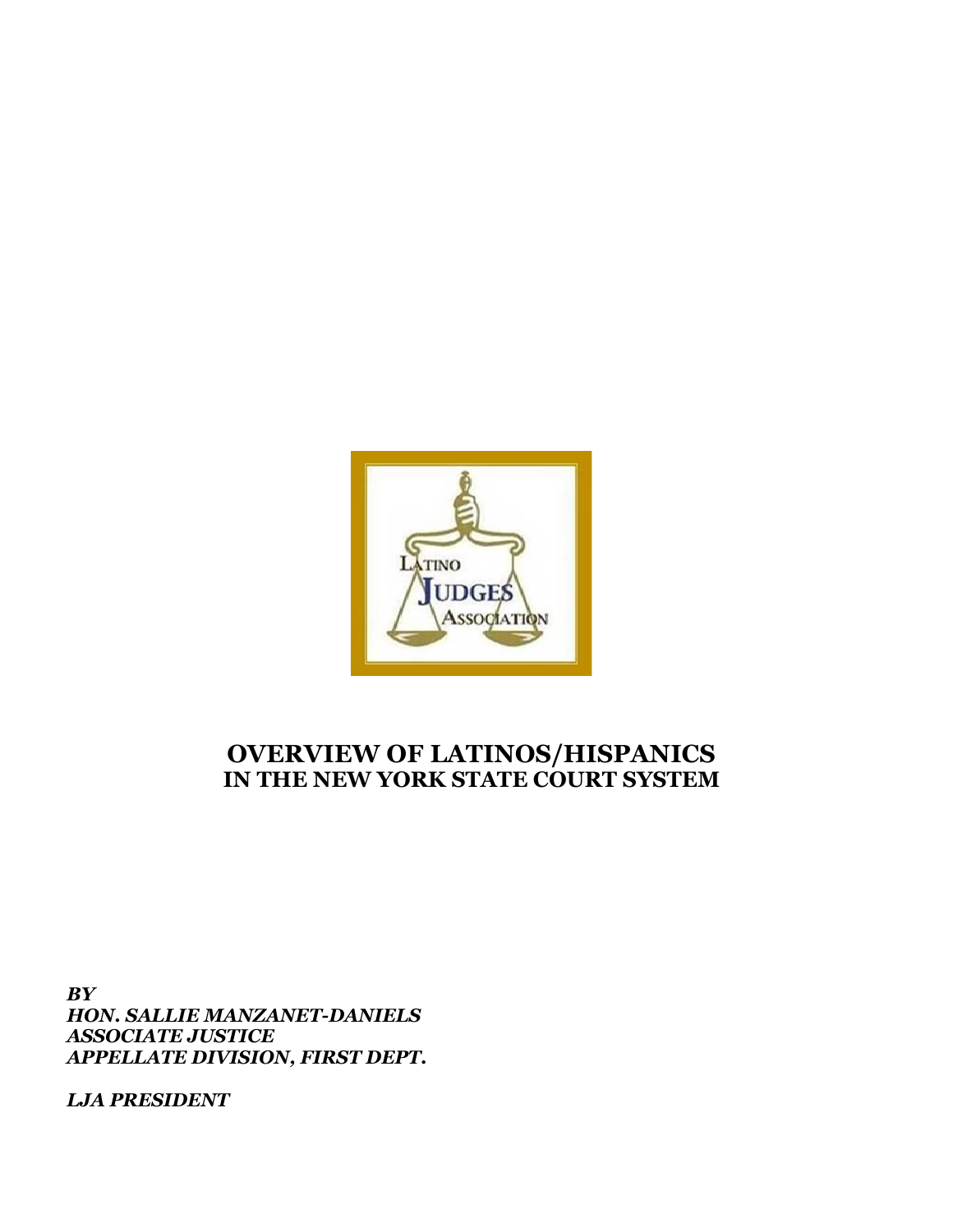### *PREAMBLE*

As the current President of the Latino Judges Association, I along with every judicial association in this state, was thrust into the debate concerning the Chief Judges Court Merger (Court Consolidation) Proposal (2019).

As an association we embarked on analyzing the merits of the proposal. It was obvious to me that to meaningfully conduct such analysis we required statistical data regarding the judicial breakdown of the courts by gender and race/ethnicity. To that end, I authored a letter to Chief Administrative Judge Larry Marks requesting 10 years of statistical data in a multitude of categories. As that information was not readily available, OCA had to undertake to review and compile their data and then reduce into report form. That information was ultimately provided by Judge Marks and disseminated widely to all the interested stakeholders in the spring of 2020.

In the interim, I testified on behalf of the Latino Judges Association at the joint public hearing of the Senate & Assembly Standing Committee's on the Judiciary considering the concept of consolidating the New York State Courts expressing our concerns about the disparate impact the proposal would have on communities of color. Numerous judicial, bar, civic and community organizations likewise testified.

Thereafter, and in response to both the killing of George Floyd and the racial incident involving the New York Court Officer - Sgt. Napolitano, the Chief Judge appointed former Secretary Jeh Johnson as Special Advisor on Equal Justice in the Courts in June 2020. His mandate was to conduct an independent evaluation of the Unified Court System's response to issues of institutional racism. Our association was amongst the first to be interviewed and to share our concerns with Secretary Johnson. He made clear during our meeting that his analysis would not include the Court Merger proposal or its impact on diversity.

In preparation for my participation in the CUNY's School of Law – Center on Latinx Rights & Equality and the Franklin H. Williams Judicial Commission joint program on "*The Importance of Judicial Diversity in our Courts"*, I undertook to author a comprehensive report that analyzed the demographic statistical data regarding the state of Latino representation in the New York State court system. I want to thank my colleague and fellow board member, *the Hon. Bianka Perez*, for her research assistance in compiling statistics regarding the current racial and ethnic make-up in New York State and her creation of graphics to illustrate the numbers.

The final product is thus my analysis of the available data and assessment of the current state of Latinos in the New York State System as of October 2020 when I published it as my submission for the joint program "The Importance of Judicial Diversity in our Courts". The report has been updated twice to reflect attrition due to retirement and increases due to elections and new appointments. As such, I will continue to update my analysis and issue successive versions of my report on behalf, and for the benefit of, the Latino Judges Association and my esteemed colleagues.

> Hon. Sallie Manzanet-Daniels Associate Justice Appellate Division, First Dept. LJA President 2019-2021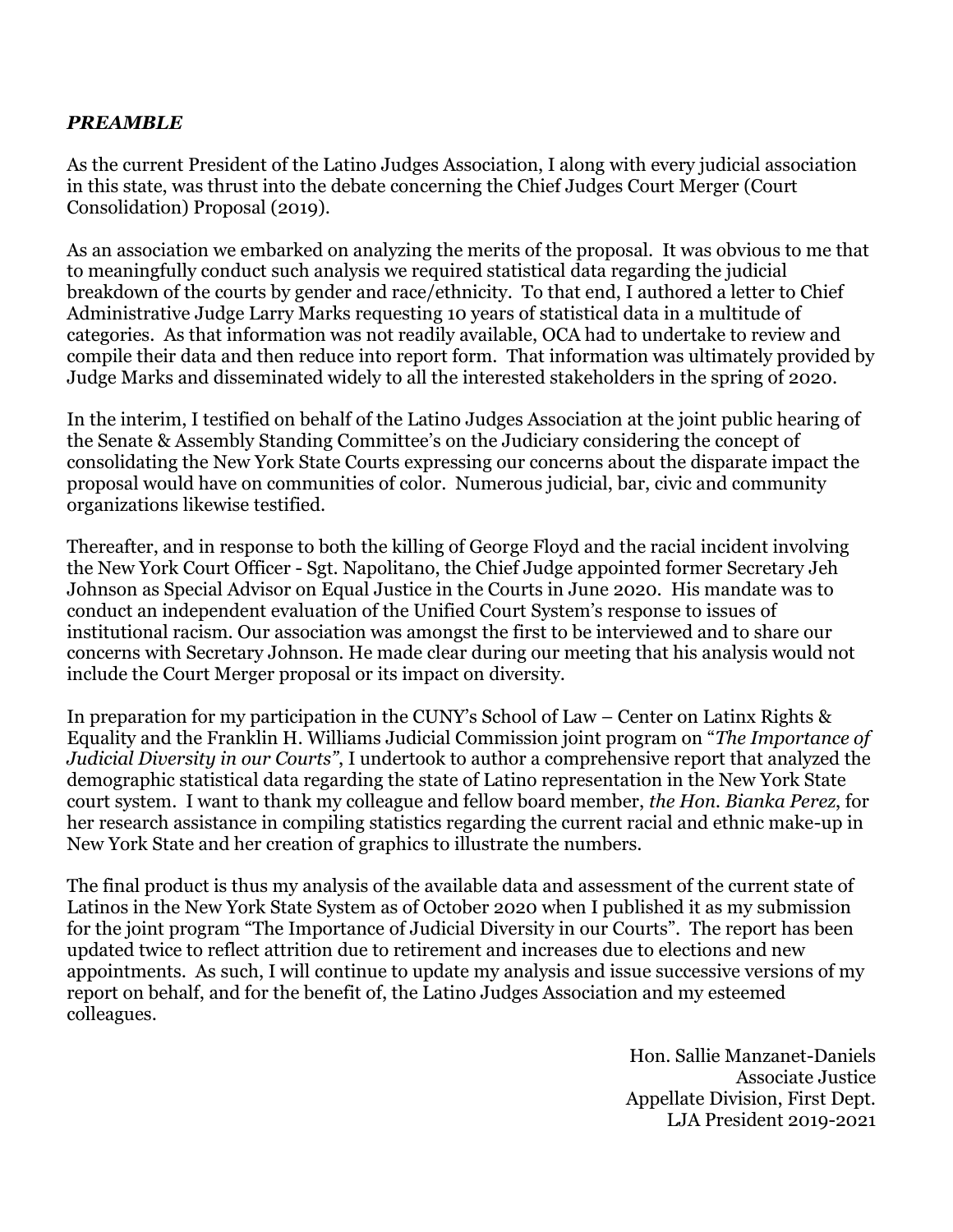## **OVERVIEW OF LATINOS/HISPANICS IN THE NEW YORK STATE COURT SYSTEM**

## **I. LATINO/HISPANIC REPRESENTATION IN THE JUDICIARY**

The current ethnic breakdown of the 1275*<sup>1</sup>* members of the NYS Judiciary is as follows:

- Native American **1**, or .1%;
- Asian **34**, or 2.7%;
- Latino currently 105; after January retirements total of **102** or 8% statewide;
- African American **173**, or 13.5%;
- members self-identifying as 2 or more races -2, or 2%; and
- White (or unspecified) **975**, or 76.4%.

*Note: 46 judges will be lost as of December 31, 2020 due to budget cuts and the inability to recertificate those judges beyond the mandatory retirement age.*

These statistics were confirmed by OCA, following our letter to Judge Larry Marks on Nov. 4, 2019 (prior to my November 13, 2019 public hearing testimony) officially requesting 10 years of statistics on judicial diversity across the state. Judge Larry Marks in response generated and provided the 10 years of statistics which OCA then shared and made publicly available in early March 2020. Those statistics are annexed to the Judicial Friends Report.

The statistics clearly establish that Latino Judges have fared better through the elected process than the appointive one. Currently, based on our information from the most recent election, there are approximately 71 elected, versus the 28 appointed Latino judges in our court system.

By way of illustration, our representation when dissected court by court is shockingly inadequate:

Of the 50 **Appellate Division Justices** (not certificated) - 7 are Latinos:

*First Dept*.: Hon. Rolando Acosta (NYC), Hon. Sallie Manzanet-Daniels (BX),

Hon. Lizbeth Gonzalez (BX), Hon. Manuel Mendez(NYC)

*Second Dept*: Hon. Reinaldo Rivera (Kings), Hon. Betsy Barros (Kings),

Hon. Hector D. LaSalle (Suffolk)

<sup>1</sup>*Above figures are based on data provided by OCA.*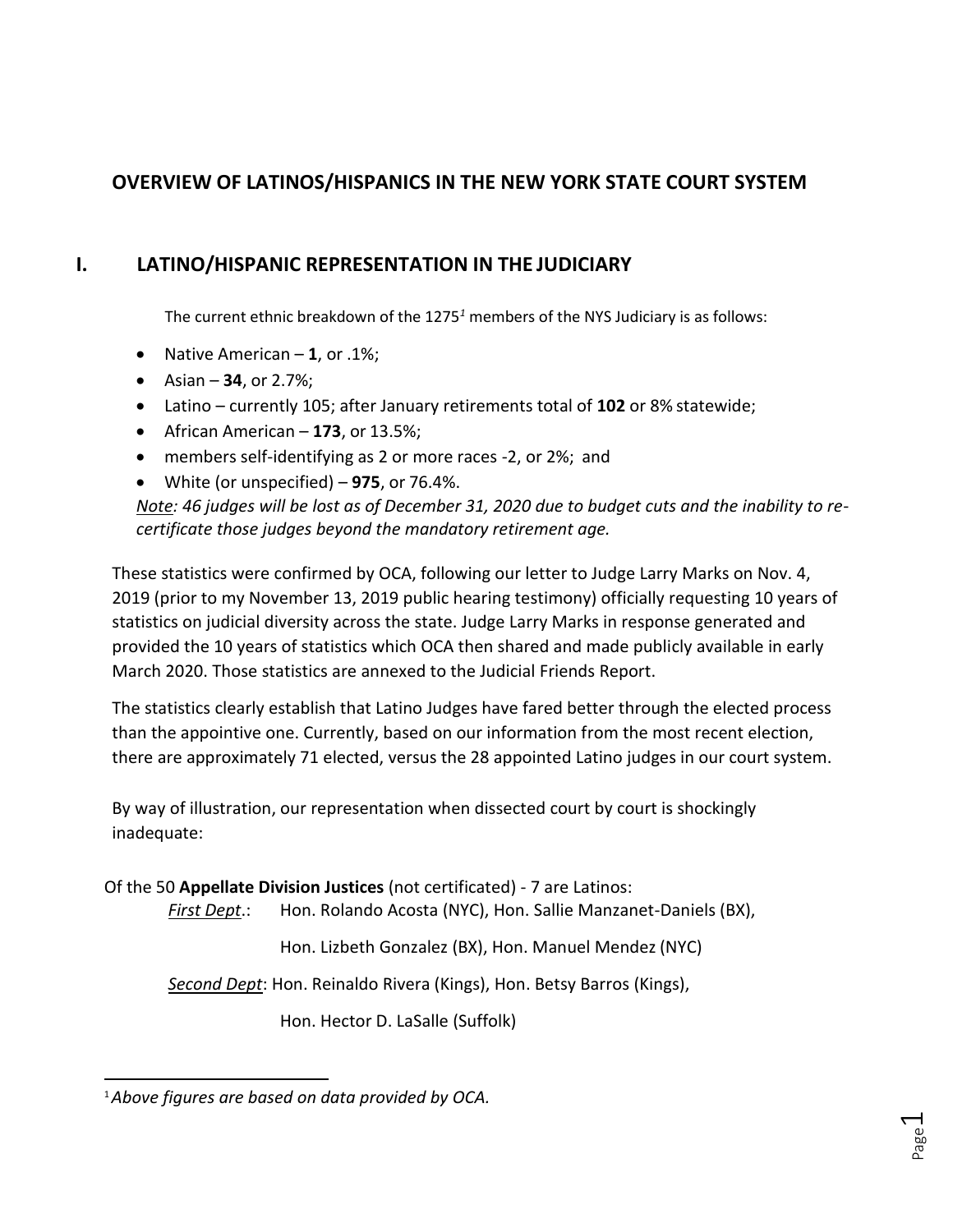*Third & Fourth Dept*: HAVE NO LATINO JUDGES and only one African American in each

Third Dept. - Hon. Sharon Aarons (Bronx Judge)

Fourth Dept. - Hon. Shirley Troutman



- $\triangleright$  Ironically, it is the highest court of our state, the Court of Appeals which has the highest percentage of Latino representation with 2 of the 7 Justices, or 28.57%:
	- ➢ Hon. Jenny Rivera &
	- ➢ Hon. Michael Garcia

.

• Of the 84 **Court of Claims Judges**, 7 are Latinos

Hon. Fernando Camacho (Suffolk) Hon. Gregory Carro (NYC) Hon. Juan Merchan (NYC) Hon. Walter Rivera (White Plains) Hon. Jeanette Rodriguez-Morick (NYC) Hon. Carmen St. George (Suffolk) Hon. Faviola Soto (NYC)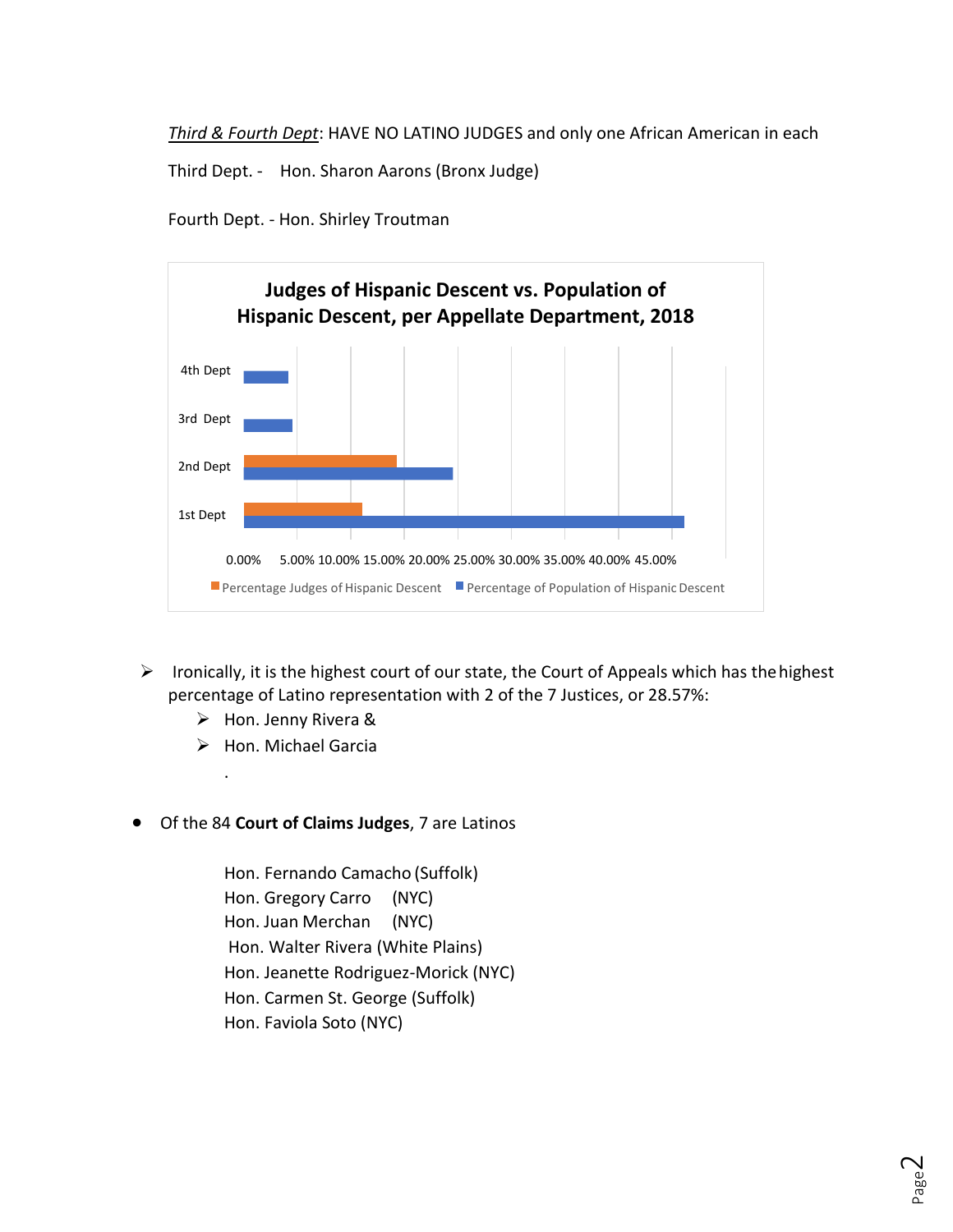### ➢ Of the 143 Supreme Court Justices (outside NYC), **3** areLatinos Hon. Maria Vasquez-Doles – OrangeCounty Hon. Helen Voutsinas - Nassau County Hon. Manuel Cuevas – Schenectady, NY – 4th JD *– (elected Nov. 2019)*



➢ Of the 134 Supreme Court Justices (in NYC), 24 are Latinos.

### **Bronx: (currently 14, as of Jan. 2021 - 12)**

Hon. Maryann Brigantti, Hon. Joseph Capella, Hon. Ruben Franco, Hon. Doris Gonzalez (AJ Bronx Civil Supreme), Hon. Wilma Guzman, Hon. Bianka Perez *(elected Nov. 2020),*  Hon. Brenda Rivera, Hon. Julia Rodriguez, Hon. Julio Rodriguez (AJ - Bronx Criminal Supreme), Hon. Llinet Rosado, *Hon. Norma Ruiz* (ret. 2020), Hon. Lucindo Suarez, Hon. Fernando Tapia (ret. 2020), *Hon. Robert Torres* (ret. 2020) and Hon. George Villegas.

### **Brooklyn: (currently 4, as of Jan. 2021 - 5)**

Hon. Lizette Colon *(elected Nov. 2020),* Hon. Dawn Jimenez-Salta, Hon. Evelyn J. Laporte, Hon. Francois Rivera and Hon. Richard Velasquez

**New York**: (**1**)

Hon. Mary Rosado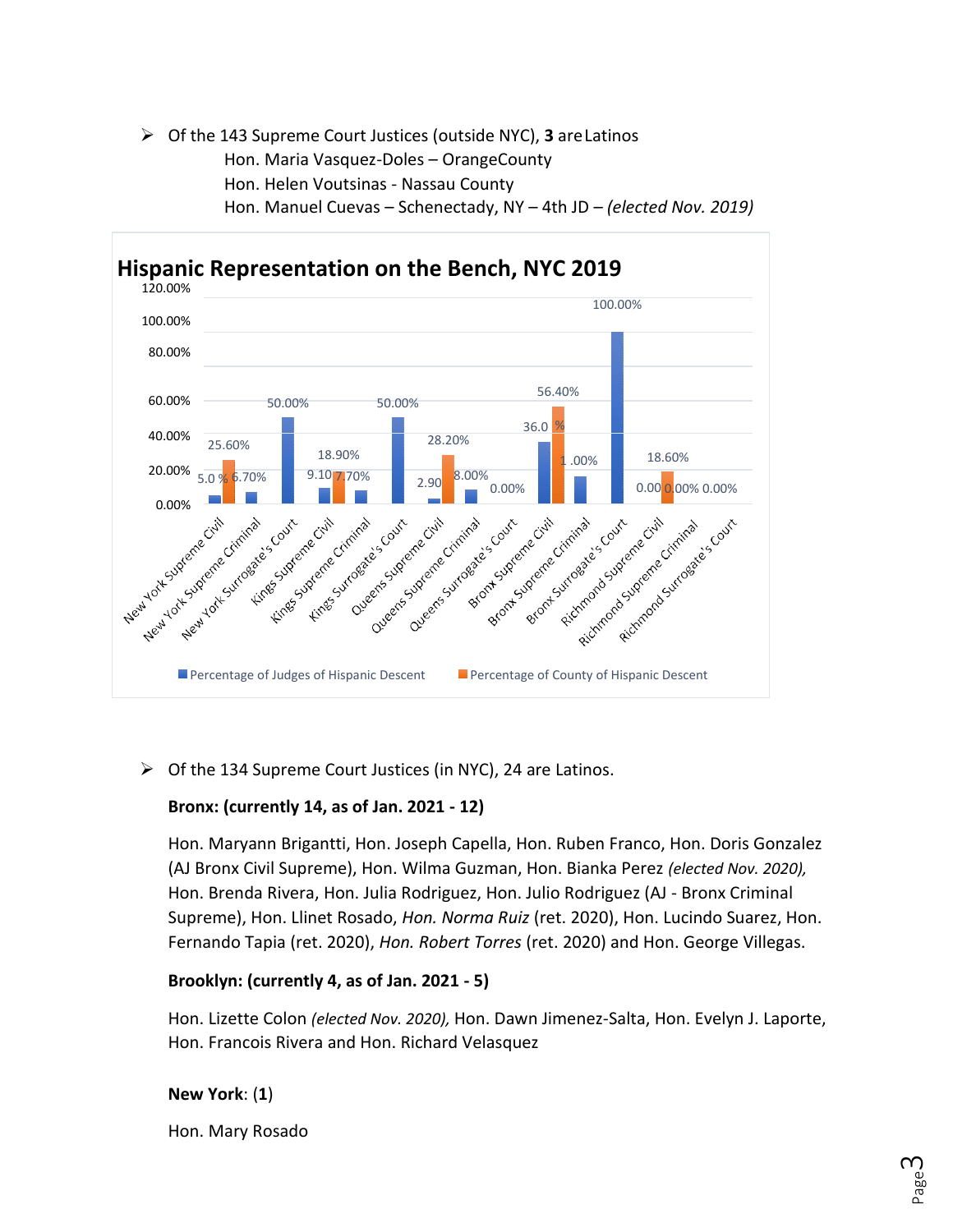#### **Queens: (currently 5, as of Jan. 2021 - 6)**

Hon. Karina Alomar, Hon. Diccia Pineda-Kirwan (assigned to Nassau),

Hon. Leslie Purificacion, Hon. Carmen Velasquez, Hon. Lourdes Ventura

and Hon. Joseph Zayas

**Staten Island**: **(0)** No Latinos elected.

### **Supreme Court - Outside of NYC: (3)** Hon. Maria Vasquez-Doles, Orange County Hon. Helen Voutsinas, Nassau County Hon. Manuel Cuevas, Schenectady, NY

- ➢ Of the 24 *Surrogate Court Judges* (outside NYC), all are white.
- ➢ Of the 7 **Surrogate Court Judges in NYC: 3** are Latino, Bronx – Hon. Nelida Malave-Gonzalez Brooklyn – Hon. Margarita Torres-Lopez NYC – Hon. Rita Mella
- ➢ Of the 119 *County Court Judges*, **1** is Latino, Hon. Philip Goglas (AFCJ - Suffolk)
- ➢ Of the 26 *District Court Judges in Nassau*, none are Latino
- ➢ Of the 23 *District Court Judges in Suffolk*, none are Latino
- ➢ Of the 92 *Family Court Judges (outside NYC),* **3** are Latino Hon. Nilda Morales- Horowitz, Westchester County Hon. Linda Mejias, Nassau County; Hon. Richard Rivera, Albany County
- ➢ Of the **56 Family Court Judges (in NYC) - 11** are Latino

Hon. Maria Arias (NYC), Hon. Jessica Bourbon (NYC-elected Civil, Bx), Hon. Alicea Elloras (Bklyn), Hon. Alma Gomez (Bx), Hon. Connie Gonzalez (Queens) , Hon. Mildred Negron (Queens), Hon. Fiordaliza Rodriguez (Bx), Hon. Javier Vargas (Bklyn), Hon. Leticia Ramirez (Bronx), Hon. Jeanette Ruiz (Admin Judge of NYC Family Court) and Hon. Jacqueline Williams (Bklyn, elected Civil Ct. \*bi-racial/ Panamanian)

➢ Of the **137 Acting Justices of the Supreme Court designated by OCA in the 1st, 2nd, 11th , 12th and 13th Judicial Districts -** currently only 16 are Latino

1<sup>st</sup> JD - Hon. Gregory Carro, Hon. Juan Merchan, Hon. Jeanette Ruiz;

2<sup>nd</sup> JD – Hon. Frederick Arriaga, Hon. Lizette Colón, Hon. Joanne Quiñones, Hon. Raymond

Page 4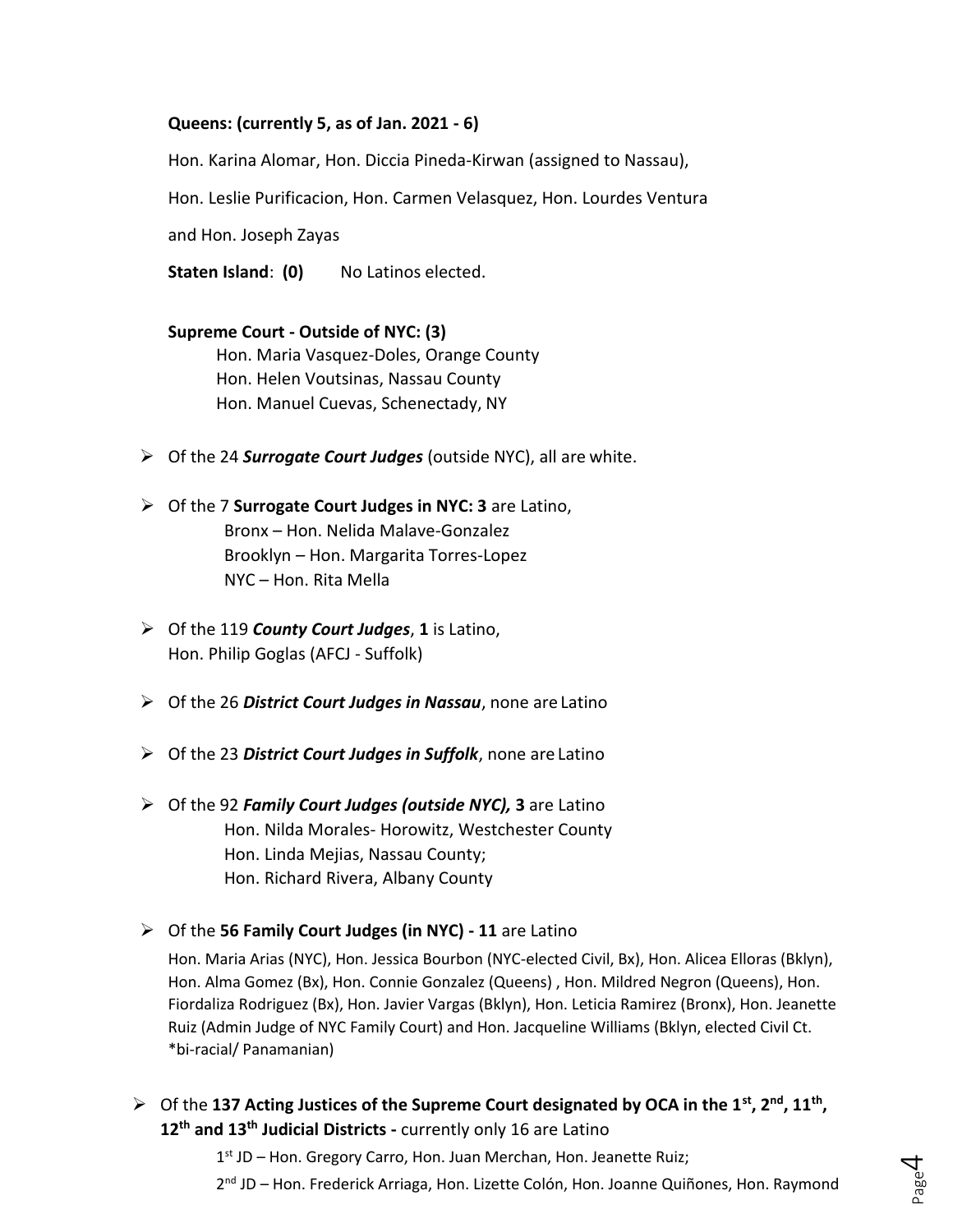Rodriguez and Hon. Jacqueline Williams;

11<sup>th</sup> JD – Hon. Connie Gonzalez, Hon. Gene Lopez, Hon. Michelle Johnson and Hon. Suzanne Melendez;

12<sup>th</sup> JD – Hon. Efrain Alvarado, Hon. Patsy Gouldborne, Hon. Leticia Ramirez and Hon. Jeanette Rodriguez-Morrick

There are also 2 additional Latino AJSC judges, one in the  $9<sup>th</sup>$  JD – Hon. Walter Rivera and one in the  $10^{th}$  JD – Hon. Carmen Victoria St. George.

Note: *Cannot ascertain from the UCS website how many total ASCJ have been designated statewide, and whether there are other Latino judges so designated outside of the above JD's.*

- 1 **Matrimonial Judge**  Hon. Patsy Gouldbourne, (ASCJ, elected Bronx Civil) Note: *Cannot ascertain from the website how many total Matrimonial judges currently exist*
- ➢ Of the **119 NYC Civil Court Judges -** (currently 14, as of Jan. 2021 **13** areLatino) Hon. John Howard Alegrin, Hon. Patria Frias-Colón, Hon. Nestor Diaz (Queens - *elected Nov. 2020),* Hon. Denise Dominquez, Hon. Fidel Gomez, Hon. Consuelo Mallafré Meléndez, Hon. Emily Morales-Minerva, Hon. Wanda Negron (Bronx - *elected Nov. 2020*), Hon. Jose Padilla, Hon. Leticia Ramirez, Hon. Myrna Socorro (Supv. Judge Bronx Civil Court) and Hon. Marissa  $Soto<sup>2</sup>$

### ➢ Of the **106 NYC Criminal Court Judges** - **11** are Latino

Hon. Efrain Alvarado (ASCJ), Hon. Frederick Arriaga (ASCJ), Hon. Mary Bejarano, Hon. Keshia Espinal, Hon. Gene Lopez (ASCJ), Hon. Joanne Quiñones (ASCJ), Hon. Lumarie Maldonado-Cruz (elected Civil Queens), Hon. Connie Morales (elected Civil Bronx), Hon. Raymond Rodriguez (ASCJ), Hon. Michelle Johnson (identifies as bi-racial, Supv. Judge of Queens Criminal Court and nominated for Supreme 2020).

- ➢ Of the **50 Housing Court Judges 4** are Latinos Hon. Sergio Jimenez (Queens), Hon. Frances Ortiz (NYC), Hon. Enedina Pilar Sanchez (Queens), and Hon. Bryant Tovar (Bronx),
- ➢ Of the **167 City Court Judges 6** are Latinos Hon. Betty Calvo-Torres (Buffalo) Hon. Elena Goldberg-Velasquez (Yonkers), Hon. Nichelle Johnson (Mt. Vernon), Hon. Thomas Quiñones (Yonkers), Hon. Michael Carlos Lopez (Rochester) & Hon. Lissette Fernandez (Peekskill)
- ➢ Two *Town Judges* Hon. Maritza Fugaro-Morton (Cortlandt) & Hon. Ivonne S. Santos (Haverstraw)
- ➢ Five **Village Court Judges**  Hon. Joaquin F. Alemany (Scarsdale); Hon. Jose O.Casteneda (Port Chester); Hon. Roselina Serrano (West Haverstraw); Hon. Joseph E. Suarez (Chestnut Ridge); and Hon. Andres Valdespino (Sleepy Hollow Village Court).

Note: Unable to ascertain total number of Town & Village Court Judges throughout the state. Exact number of judges per court is fluid in view of intermittent reassignments. Above totals are derived from OCA stats and available information on the official NYS website.

Page ഥ

 $2$  Hon. Karina Alomar (Queens), Hon. Lizette Colón (Kings) & Hon. Bianka Perez (Bronx) were all elevated to the Supreme Court from their previously elected Civil Court post.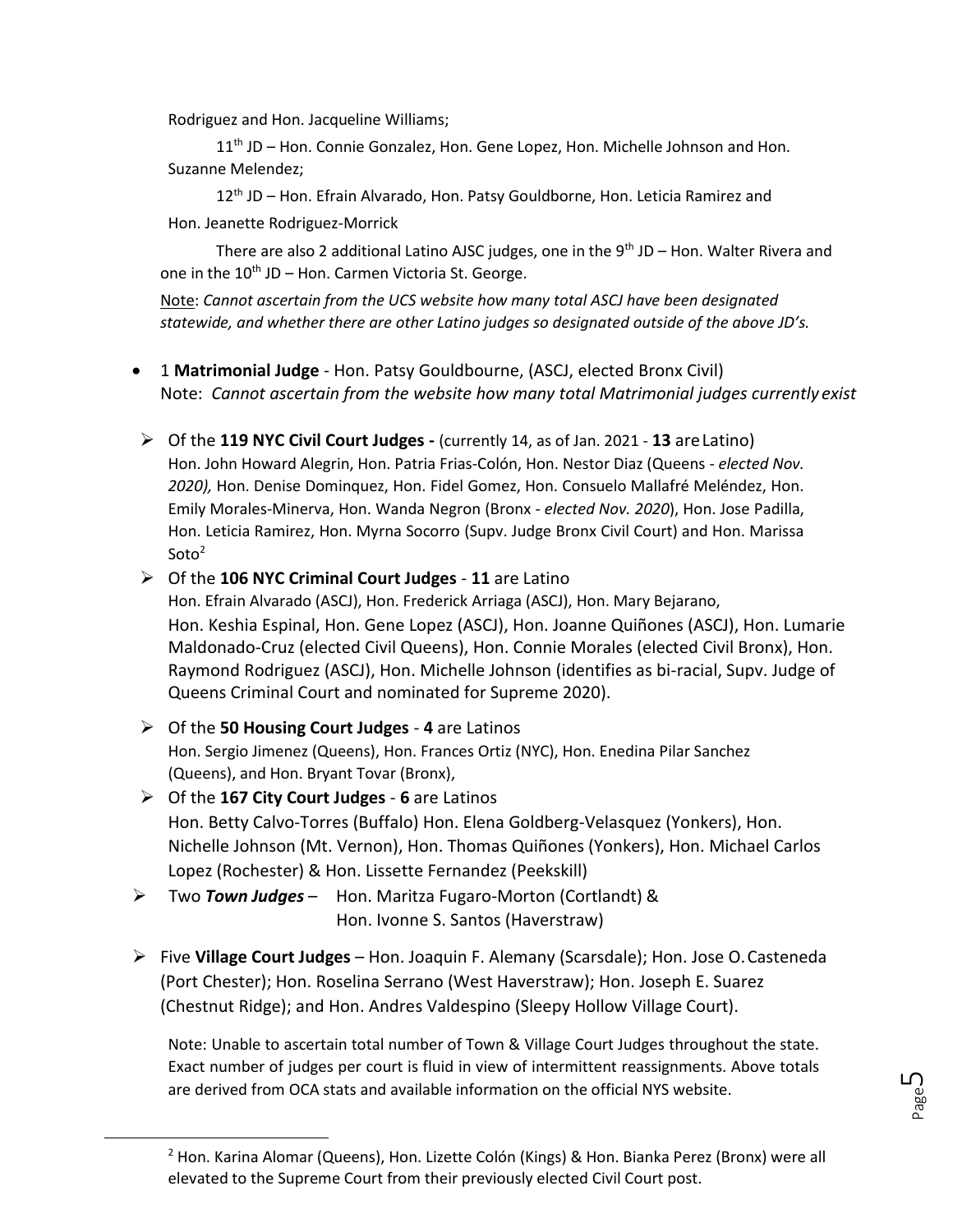## **II. LATINO/HISPANIC REPRESENTATION IN CORRELATION TO NYS POPULATION**

However, this is not the end of the analysis. In order to fully assess this data, one must consider their import as it correlates to the overall ethnic demographic make-up of New York State. An examination of that data demonstrates that Latino representation in the judiciary has stagnated for the last decade and has not kept up with our rise in population.



• According to the *American Community Survey,* a demographics survey program conducted by the *U.S. Census Bureau*, the population data for New York State in 2019 was broken down as follows (Note: all population data is sourced from this website: [http://data.censusgov/cedsci/map?t=Hispanic%20or%20atino&tid=ACSDP1Y2019.DPO5&hidePreview=fal](http://data.censusgov/cedsci/map?t=Hispanic%20or%20atino&tid=ACSDP1Y2019.DPO5&hidePreview=false&vintage=2019&layer=VT_2019_040_00_PP_D1&cid=DP05_0001E&mode=thematic) [se&vintage=2019&layer=VT\\_2019\\_040\\_00\\_PP\\_D1&cid=DP05\\_0001E&mode=thematic](http://data.censusgov/cedsci/map?t=Hispanic%20or%20atino&tid=ACSDP1Y2019.DPO5&hidePreview=false&vintage=2019&layer=VT_2019_040_00_PP_D1&cid=DP05_0001E&mode=thematic)

| <b>Population by Race</b> | VS.    | <b>NYS Judicial Diversity</b> | % Differential |
|---------------------------|--------|-------------------------------|----------------|
| White                     | 63.20% | 76.30%                        | $+13.1$        |
| Asian                     | 8.60%  | 2.70%                         | $-5.9$         |
| Black                     | 15.90% | 13.70%                        | $-2.2$         |
| Native-American           | .40%   | 0.10%                         | .30<br>-       |
| Other                     | 11.90% | 0.50%                         | $-11.40$       |
| Latino/Hispanic           | 19.30% | 7.10%                         | $-12.20$       |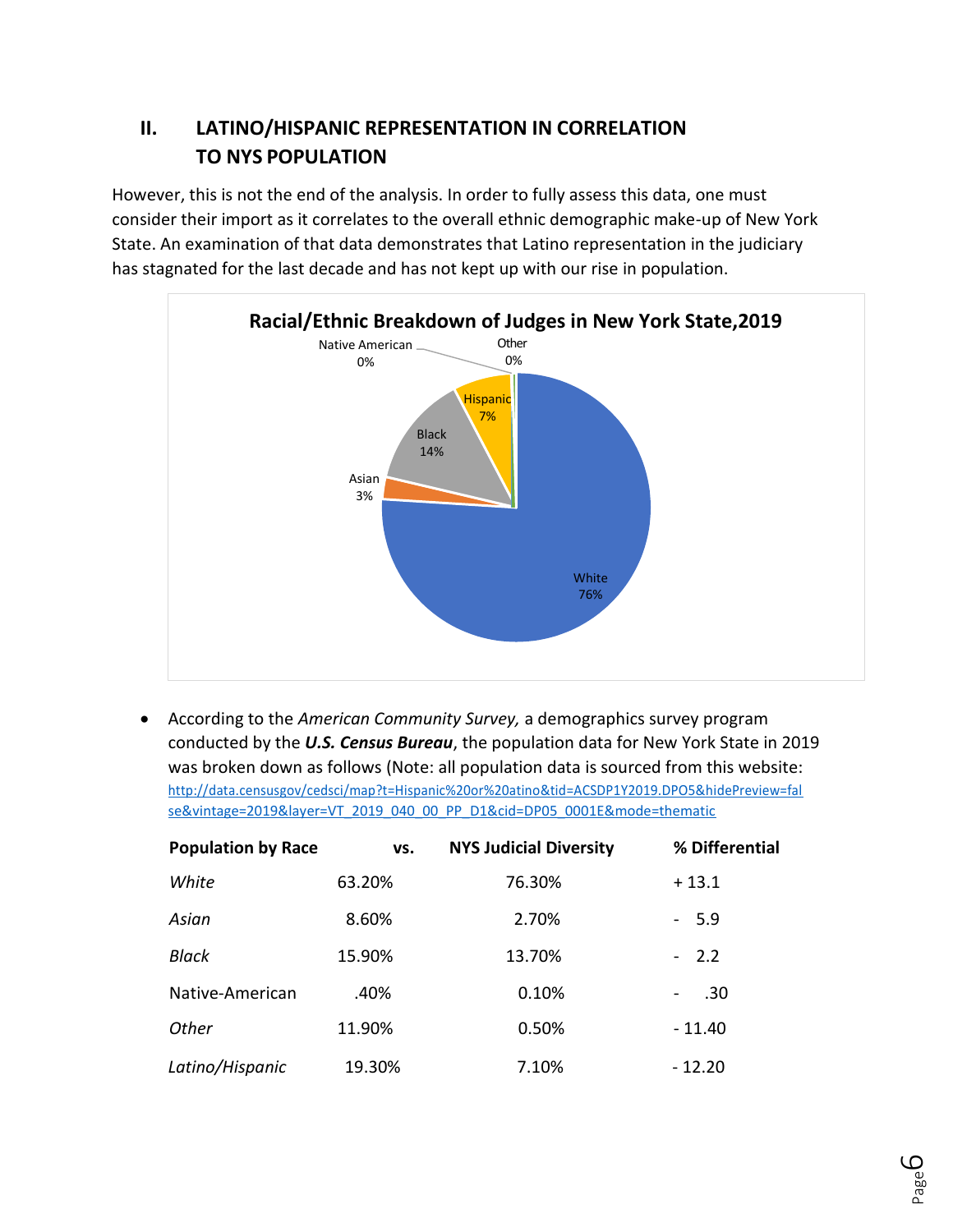As the data demonstrates, all ethnic minorities are underrepresented as compared to the state population. And Latinos have the greatest disparity of all groups. Presently, although we represent over 19% of the NYS population we are only 8% of the judiciary.

- A review of these statistics in New York City reveals consistent patterns.
- Latinos/Hispanics constitute 29.54% of the *city-wide* population; yet represent only 19.48% of the judiciary in that region, a deficit of 10.06%.
- Some counties, like Kings and the Bronx, more closely represent theircommunities, whereas counties like New York, Queens and Richmond lag significantly behind in reflecting the communities they serve.

```
NYC - % of Latino = 25.60% BUT constitute - 5% of NY Sup. Civil & 6.7% of NY Sup. Criminal
```

| Kings County        | $=$ 18.90% BUT constitute $-$ 9.10% - Kings Sup. Civil & 7.70% of Criminal            |
|---------------------|---------------------------------------------------------------------------------------|
|                     | Queens County = 28.20% BUT constitute - 2.90% - Queens Sup. Civil & 8.00% of Criminal |
| <b>Bronx County</b> | = 56.40% BUT constitute - 36.00% - Bronx Sup. Civil & 16.00% of Criminal              |
|                     | Richmond $(S.I.) = 18.60\%$ BUT constitute - 0% in all courts.                        |

### **REPRESENTATION OUTSIDE OF NYC**

Simply stated, the statistics for Hispanic/Latino representation outside of NYC is abysmal.

Attempts were made to acquire the statistics for 2019. Unfortunately, there is no 2019 quantitative data on judicial demographics available by county, outside of NYC and Long Island, because 24 of the 57 counties did not provide information for their area.

### *Review therefore is based on the data reported for 2018.*

- Of the 57 counties in NYS, excluding the 5 counties of NYC, 10 have Hispanic/Latino populations exceeding 10%.
- Those counties include: Dutchess at 12.50%, Montgomery at 13.70%, Nassau at 17.20%, Orange at 21.00%, Putnam at 15.80%, Rockland at 18.10%, Suffolk at 19.80%, Sullivan at 16.60%, Ulster at 10.50%, Westchester at 25.10%.

Despite the growing population of Latinos throughout the upstate regions of our state, our representation is almost non-existent, currently we constitute only 1.9% of judges in the northern regions of the state.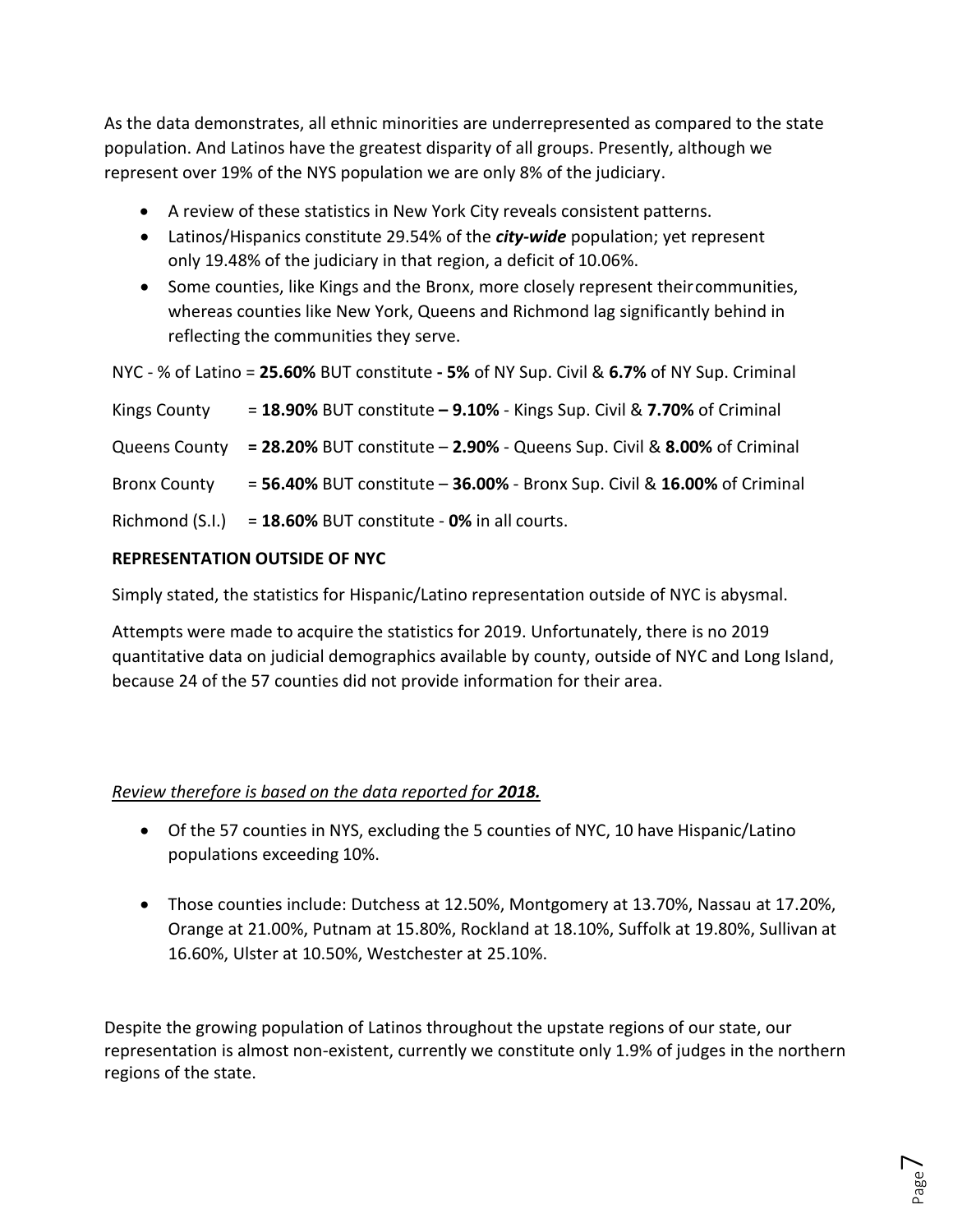

|  | A breakdown by Judicial District is illustrative: |  |  |  |  |
|--|---------------------------------------------------|--|--|--|--|
|--|---------------------------------------------------|--|--|--|--|

| <b>Judicial District</b>                                                                    | % of population of      | % of Judges of          |
|---------------------------------------------------------------------------------------------|-------------------------|-------------------------|
|                                                                                             | <b>Hispanic Descent</b> | <b>Hispanic Descent</b> |
| $1st$ (New York)                                                                            | 25.90%                  | 7.80%                   |
| $2nd$ (Kings)                                                                               | 19.10%                  | 7.50%                   |
| 3 <sup>d</sup> (Albany, Columbia, Greene,<br>Rensselaer, Schoharie,<br>Sullivan and Ulster) | 5.80%                   | 1.60%                   |
| (Clinton, Essex, Franklin<br>4<br>Fulton, Hamilton, Montgomery<br>Saratoga, Schenectady,    | 4.31%                   | 0%                      |
| St. Lawrence, Warren & Washington)                                                          |                         |                         |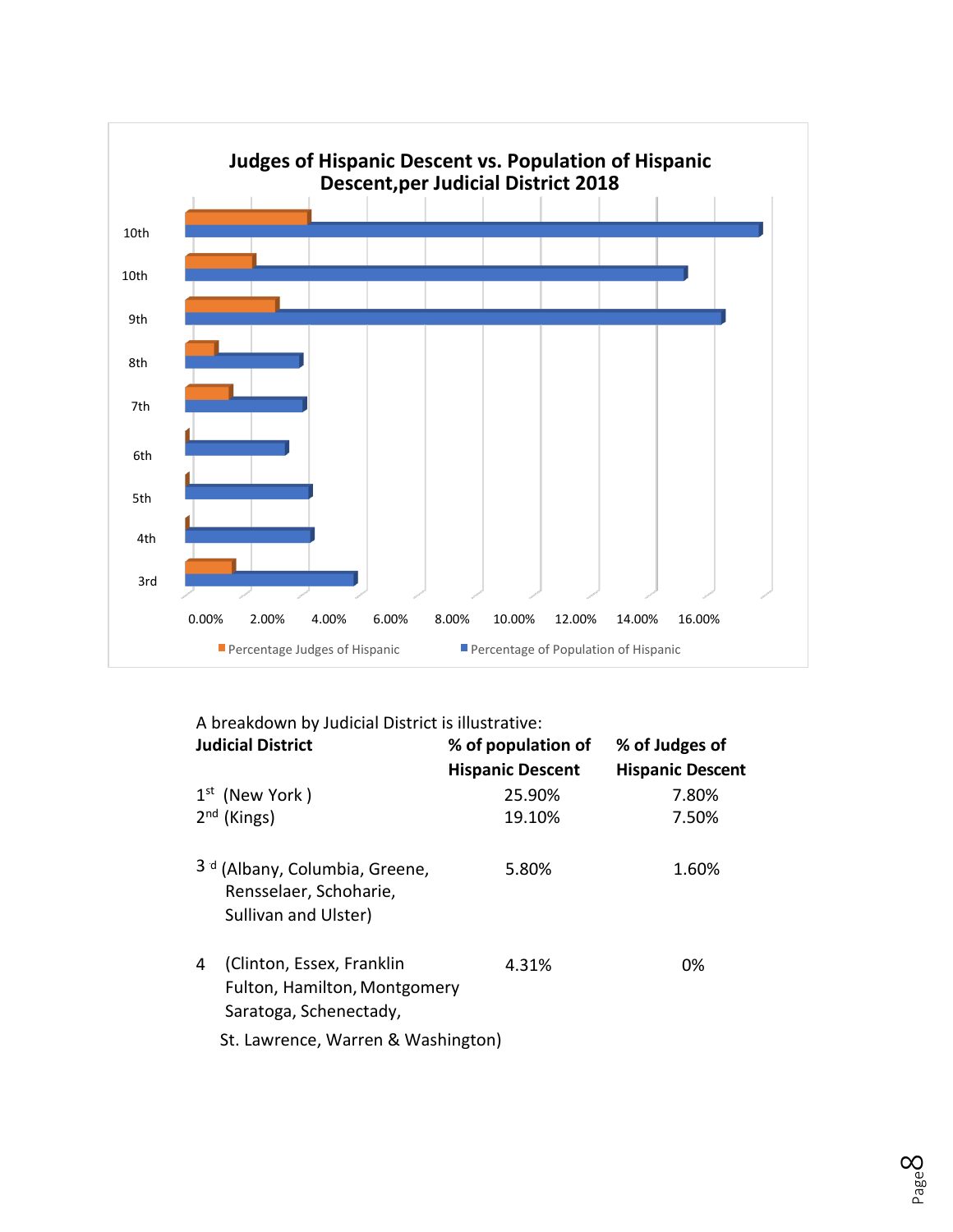| <b>Judicial District</b>                                                                                           | % of population of<br><b>Hispanic Descent</b> | % of Judges of<br><b>Hispanic Descent</b> |
|--------------------------------------------------------------------------------------------------------------------|-----------------------------------------------|-------------------------------------------|
| 5 <sup>th</sup> (Herkimer, Jefferson, Lewis,<br>Oneida, Onondaga & Oswego)                                         | 4.25%                                         | 0%                                        |
| 6 <sup>th</sup> (Broome, Chemung, Chenango,<br>Cortland, Delaware, Madison,<br>Ostego, Schuyler, Tioga & Tompkins) | 3.44%                                         | 0%                                        |
| 7 <sup>th</sup> (Cayuga, Livingston, Monroe,<br>Ontario, Rochester, Seneca, Schnectady,<br>Steuben, Wayne & Yates) | 4.05%                                         | 1.50%                                     |
| g h (Allegany, Buffalo, Cattaragugus,<br>Chautaugua, Erie, Genesee, Niagara<br>Orleans & Wyoming)                  | 3.93%                                         | 1.00%                                     |
| 9 <sup>th</sup> (Dutchess, Orange, Putnam,<br>Rockland and Westchester.                                            | 18.50%                                        | 3.10%                                     |
| 10 <sup>th</sup> (Nassau)                                                                                          | 17.20%                                        | 2.30%                                     |
| 10 <sup>th</sup> (Suffolk)                                                                                         | 19.80%                                        | 4.20%                                     |
| 11 <sup>th</sup> (Queens)                                                                                          | 28.10%                                        | 6.35%                                     |
| 12 <sup>th</sup> (Bronx)                                                                                           | 56.40%                                        | 27.65%                                    |
| 13 <sup>th</sup> (Richmond)                                                                                        | 18.70%                                        | 0%                                        |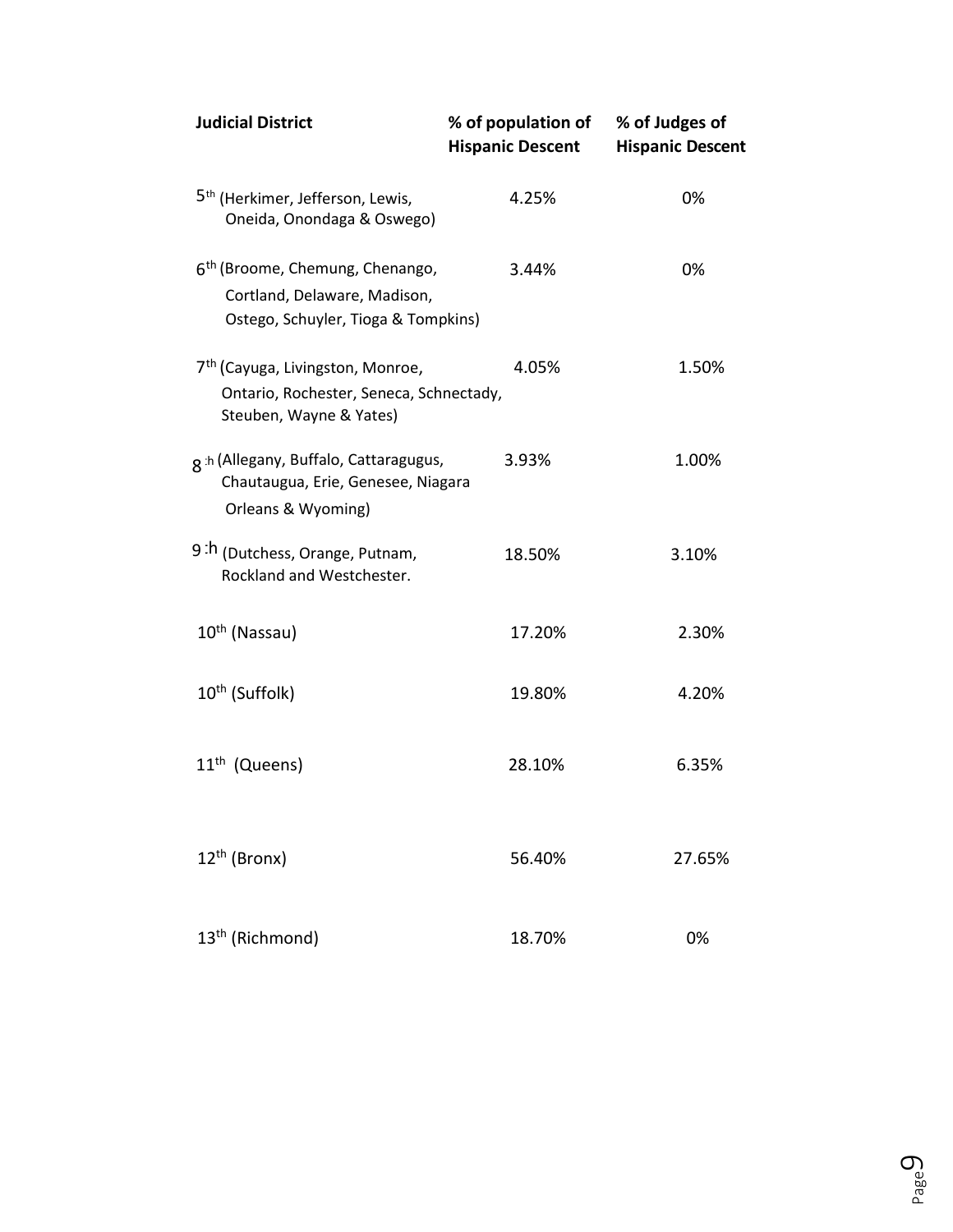### **III. OCA Executive Officers, Administrative & Supervising Judges**

- ➢ Amongst OCA Executive Officers, Administrative & Supervising Judges the lack of representation is likewise evident:
	- There are zero *Executive Officers* of Hispanic/Latino descent.
	- Of the 14 *NYC Administrative Judges*  4 are Latino Hon. Joseph Zayas – Queens Supreme, Criminal; Hon. Doris Gonzalez – Bronx Supreme, Civil; Hon. Julio Rodriguez – Bronx Supreme, Criminal; Hon. Jeanette Ruiz – NYC Family Court
	- Of the 20 Supervising Judges in NYC 2 are Latina Hon. Myrna Socorro – Bronx Civil Court & Hon. Michelle Johnson – Queens Criminal Court
	- Of the 10 Administrative Judges outside NYC Zero are Hispanic/Latino
	- Of the 21 Supervising Judges outside NYC Zero are Hispanic/Latino
	- Of the four Presiding Justices of the Appellate Divisions of NYS, the Hon. Rolando Acosta of the First Dept. is Latino and the only person of color.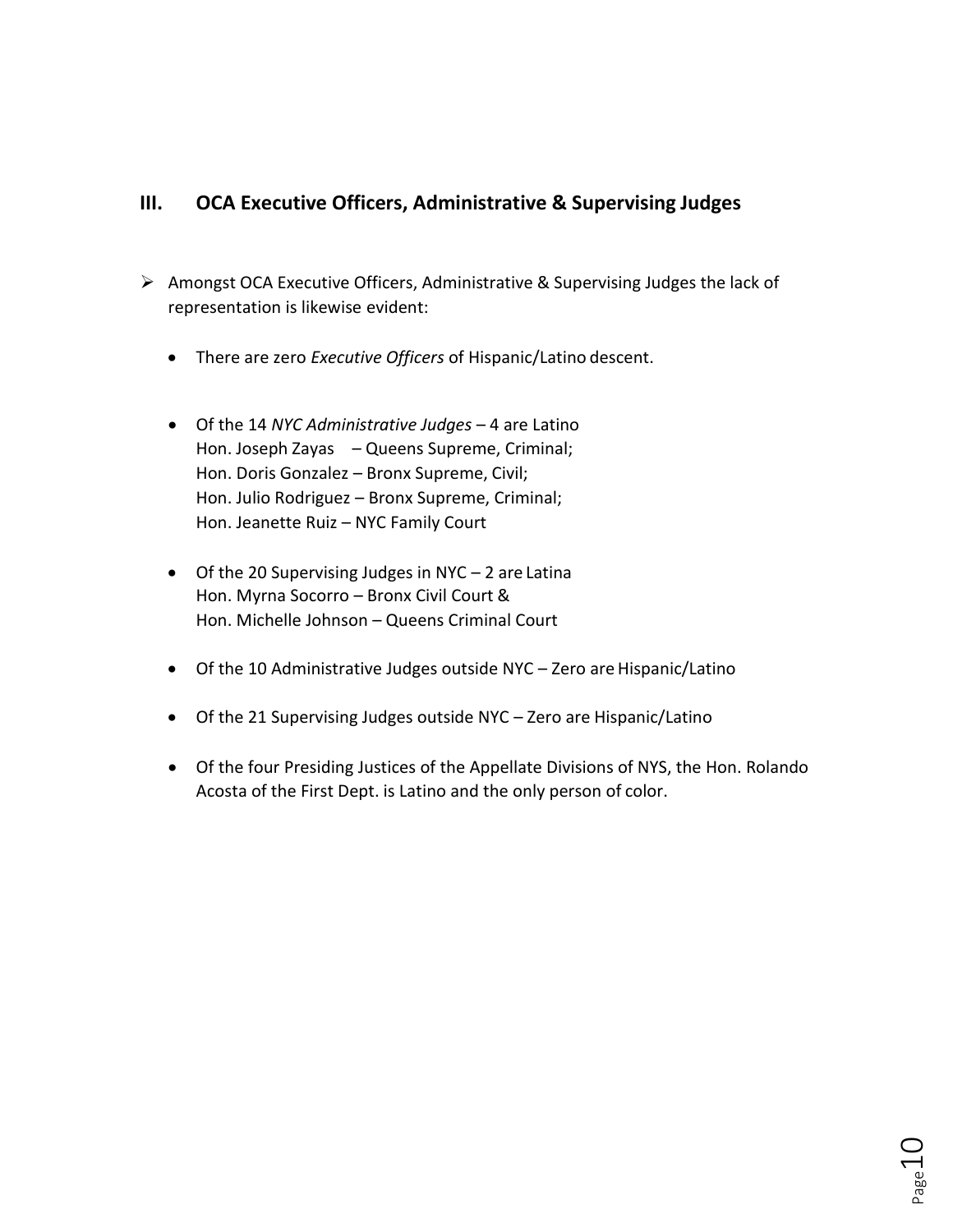## **IV. OCA Committee & Task ForceAppointments**

While there have been recent additions, Latino/Hispanic representation on these various Committees and Task Forces, is similarly underrepresented.

• *Equal Justice in the Courts – Independent Review of Court System, Policies, Practices and Initiatives* (led by Secretary Jeh Johnson. Evaluation will include judicial officials, the co-chairs of the Franklin H. Williams Commission - Hon. Troy Webber & Hon. Shirley Troutman, and others not publicly named, Latinos unknown)

The following list as it appears on the NYS Courts website page, within the menu for Court Administration:

- *OCA's Permanent Commission on Access to Justice* (36 Members and Ex Officio Members, 2 Latinos) (Hon. Rolando Acosta & Hon. Carmen Beauchamp-Ciparick, [retired])
- **Disability Access Committee** (27 Members, No Latinos)
- *Advisory Council on Immigration Issues in Family Court* (21 Members, 3 Latinos *one of which is a Latina Judge- Hon. Mildred Negron*)
- **NYS Commission on the Future of Indigent Defense Services -** (29 Members, 3 Latinos) (*Hon. Joe Zayas, Hon. Sallie Manzanet-Daniels & Hon. Charles Tejada* [nowdeceased]) \*This committee is no longer active, final report issued 2006
- **NYS Permanent Commission on Justice for Children** (23 Members, 2 Latinos) (Hon. *Jeanette Ruiz & parent member Jeannette Vega*)
- **Ethics Commission** (5 members, no Latinos)
- *New York State Justice Task Force* (25 Members and Ex Officio Members, 2 Latinos Hon. Carmen Beauchamp Ciparick (retired) *& recent addition Hon. Hector D. LaSalle)*
- *LGBTQ Commission, The Richard C. Failla (23 members, No Latinos)*
- **Matrimonial Practice Advisory and Rules Committee** (32 Members, 1 Latino)
- **Commission on Parental Legal Representation** *(20 members, 2 Latino)*
- **Partners in Justice Colloquium (***49 judicial members, 3 are Latino; 47 practitioner members, 4 are Latino and of 41 Law Professors, 1 is Latino)*
- **Task Force on the Future of Probation in NYS** (23 Members, 1 Latino Hon. *GregoryCarro*)
- **Professionalism in the Law** *(*22 members, 2 Latino *– Hon. Carmen Beauchamp Ciparick (retired)* & *Hon. Jenny Rivera)*
- *Franklin H. Williams Judicial Commission on Racial and Ethnic Fairness -* (23 active Members, 6 Latino) *(*Hon. *Joanne Quinones, Hon. Richard Rivera, Hon. Robert Torres, Sandra Rivera, Esq. & recent additions –Hon. Llinet Rosado and Hon. Michael C. Lopez)*
- **NYS Permanent Commission on Sentencing** *(*23 Members and Ex Officio, 1 Latino) (Hon. *Efrain Alvarado*)
- **Women in the Courts** *(24 members, 0 Latinos)*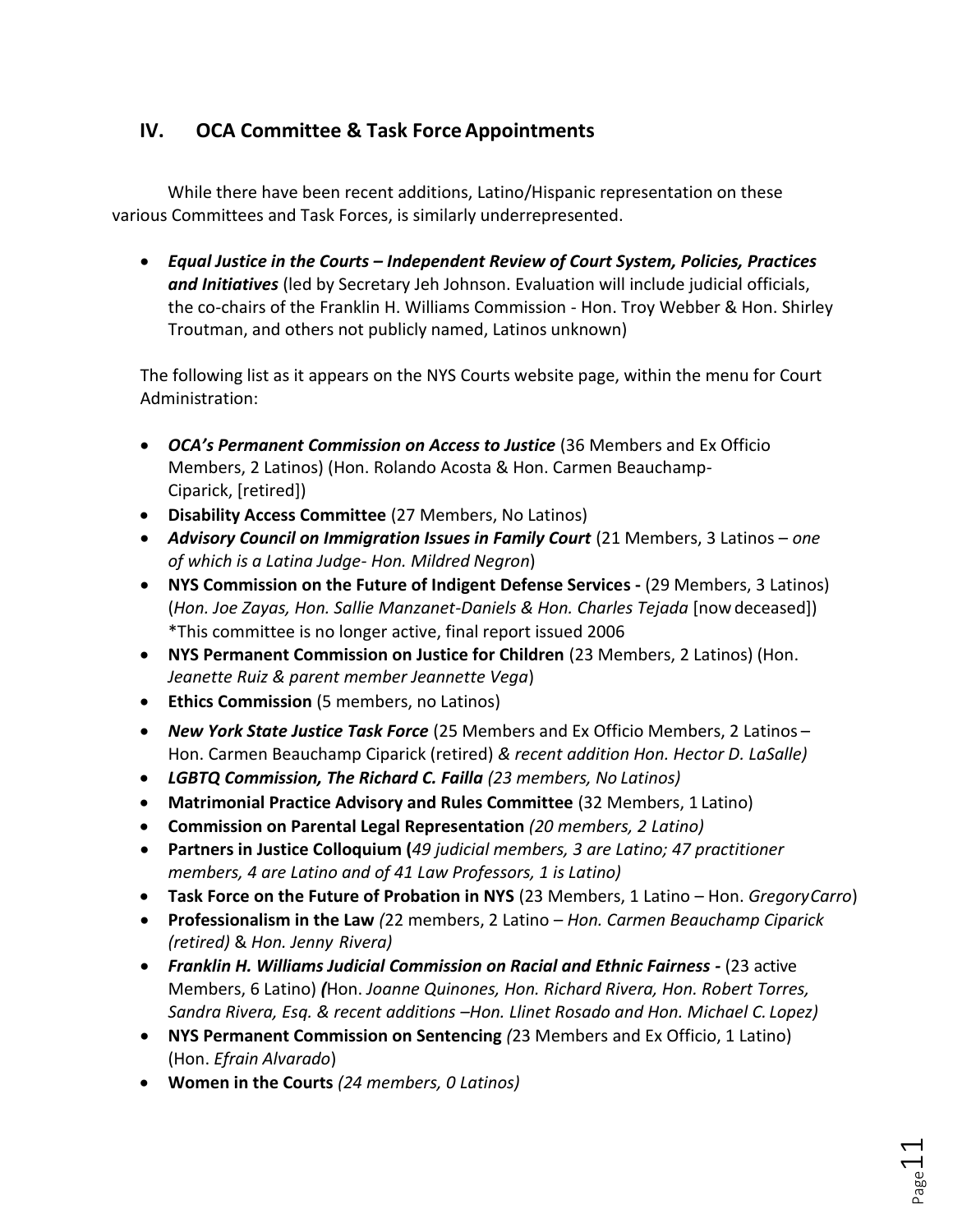### **The following is a list of additional OCA Committee's which do not appear on the above website page.**

*Advisory Committee on Judicial Ethics* (37 Members and Faculty Members, 2 Latinos – Hon. Nelida Malave & Hon. Joanne Quinones)

- *Advisory Committee on Local Courts* (16 Members, No Latinos)
- *Advisory Committee on Civil Practice* (42 Members, No Latinos)
- *Advisory Committee on Criminal Law and* Procedure (22 Members, 2 Latinos)
- **Surrogate's Court Advisory Committee** (21 Members, 1 Latino)
- **NY UCS CJI and MC Committee** (41 Members and Former Members, 1 Latino)
- **NY Evidence Committee** (17 Members, 1 Latino)
- **Family Court Advisory and Rules Committee** (30 Members, 2 Latinos)
- **Family Violence Task Force** (19 Members, No Latinos)
- **Commission to Develop Comprehensive Vision for the Court System of the Future** (24 members, 2 Latinos – Hon. Ariel Belen (retired) & Roger Maldonado)
- *Note: Above data was obtained from the NYS Courts official website and official pressreleases. The website does not have a central page with a comprehensive list of all of the committees, commissions and task forces, nor their respective members list, within the NYS Court system.*

## **V. Judicial Court Assignments –**

Hispanic/Latino Judges do not have equal access to specialized court assignment opportunities. Throughout the court system there are specialized parts (i.e. Commercial Division, Medical Malpractice Parts, Major Crimes & Homicide Parts, to name a few). These coveted assignments are by and large not occupied by Judges of color. Nor are we typically assigned the "high profile" and "complex" trials.